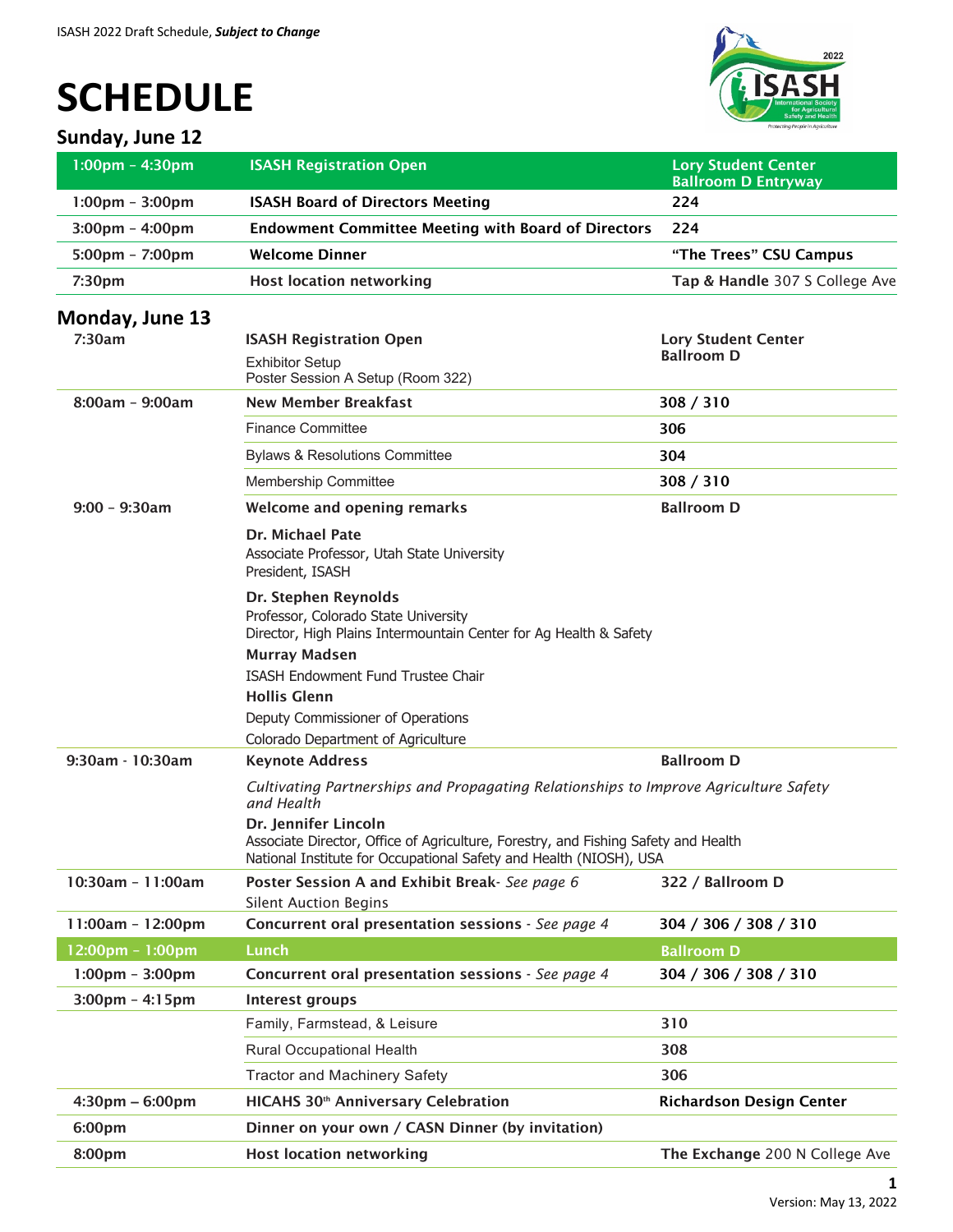## **Tuesday, June 14**

| 7:30am - 9:00am                   | <b>Committee meetings</b>                                                  |                                         |  |
|-----------------------------------|----------------------------------------------------------------------------|-----------------------------------------|--|
|                                   | Professional Improvement Committee                                         | 304                                     |  |
|                                   | Research & Development Committee                                           | 306                                     |  |
|                                   | <b>Public Relations Committee</b>                                          | 308                                     |  |
| $9:00am - 12:00pm$                | Diversity, Equity, Inclusion, and Justice Workshops                        |                                         |  |
|                                   | <b>Practitioners</b>                                                       | 304 / 306                               |  |
|                                   | Researchers                                                                | 308 / 310                               |  |
| 12:00pm - 12:30pm                 | Sack lunch distribution / board buses                                      | <b>Ballroom D</b>                       |  |
| $1:00 \text{pm} - 6:00 \text{pm}$ | <b>Tours</b>                                                               |                                         |  |
|                                   | Tour 1: CSU ARDEC / Anheuser Busch                                         | <b>Fort Collins</b>                     |  |
|                                   | Tour 2: Moring Fresh Dairy / Bellvue-Watson Hatchery                       | Bellyue / Fort Collins                  |  |
|                                   | Tour 3: Colorado Production Agriculture / Horse & Dragon<br><b>Brewery</b> | Greeley / Fort Collins                  |  |
|                                   | Tour 4: Colorado State University Facilities                               | <b>Fort Collins</b>                     |  |
| 6:00pm                            | Dinner on your own                                                         |                                         |  |
| 6:00pm                            | AgriSafe Member Social (details sent by invitation)                        |                                         |  |
| 6:30pm                            | <b>ISASH Board of Directors-dinner and meeting</b>                         | <b>Ballroom D</b>                       |  |
| 8:00pm                            | <b>Host location networking</b>                                            | The Mayor of Old Town<br>632 S Mason St |  |

## **Wednesday, June 15**

| 7:30am                            | Poster Session B Setup (Room 322)                                                                           | 322                   |
|-----------------------------------|-------------------------------------------------------------------------------------------------------------|-----------------------|
| $7:30$ am - 9:00am                | <b>Committee meetings</b>                                                                                   |                       |
|                                   | Past Presidents Breakfast                                                                                   | 308 / 310             |
|                                   | Long Range Planning                                                                                         | 304                   |
| $9:00am - 10:15am$                | <b>Plenary Panel: US Farm and Ranch Stress Assistance Networks</b><br>Lessons Learned and Future Directions | <b>Ballroom D</b>     |
| $10:15am - 10:30am$               | <b>Group Photo</b>                                                                                          | <b>Ballroom D</b>     |
| $10:30am - 11:00am$               | Poster Session B and Exhibit Break- See page 6                                                              | 322 / Ballroom D      |
| 11:00am - 12:00pm                 | Concurrent oral presentation sessions - See page 5                                                          | 304 / 306 / 308 / 310 |
| 12:00pm - 1:00pm                  | Lunch                                                                                                       | <b>Ballroom D</b>     |
| $1:00 \text{pm} - 2:00 \text{pm}$ | Concurrent oral presentation sessions - See page 5                                                          | 304 / 306 / 308       |
| $2:00 \text{pm} - 2:15 \text{pm}$ | <b>Break</b>                                                                                                |                       |
| $2:15pm - 3:15pm$                 | <b>Concurrent Workshops</b>                                                                                 |                       |
|                                   | Telling a story to save a life: Creating an impactful first-person<br>narrative                             | 304 / 306             |
|                                   | Developing a farmer suicide prevention gatekeeper program in your<br>state: Insights and lessons learned    | 308 / 310             |
| $3:15$ pm - 4:45pm                | <b>ISASH Business Meeting</b>                                                                               | 312                   |
| $4:45$ pm - 5:30pm                | <b>Break - Exhibitor and Poster Breakdown</b>                                                               |                       |
| 5:30pm                            | Cash bar and silent auction final bids                                                                      | <b>Ballroom D</b>     |
| $6:00 \text{pm} - 7:30 \text{pm}$ | <b>Banquet and endowment auction</b>                                                                        | <b>Ballroom D</b>     |
| 8:00pm                            | <b>Host location networking</b>                                                                             | <b>TBD</b>            |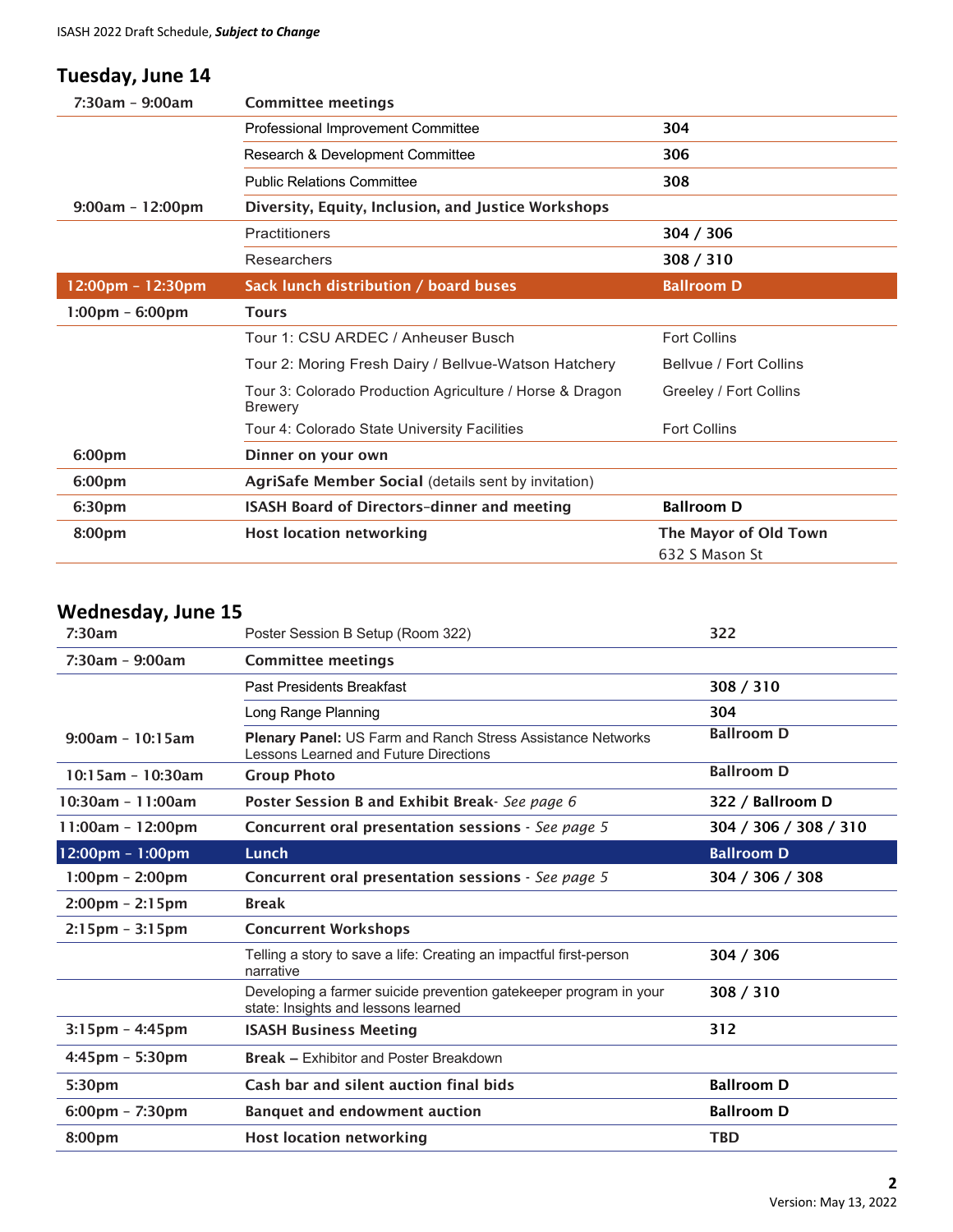## **Thursday, June 16**

| $8:00$ am - $8:55$ am | <b>Interfaith Breakfast Panel</b><br>Panelist from different faith backgrounds sharing on the significance of<br>food and agriculture in their traditions | 322 |
|-----------------------|-----------------------------------------------------------------------------------------------------------------------------------------------------------|-----|
| $9:00am - 10:00am$    | <b>Plenary Panel:</b> Cannabis Farmworker Health & Safety                                                                                                 | 324 |
| $10:00am - 11:00am$   | <b>Plenary Panel: Data-Informed Labor Policy</b>                                                                                                          | 324 |
| $11:00am - 11:15am$   | <b>Closing</b>                                                                                                                                            | 324 |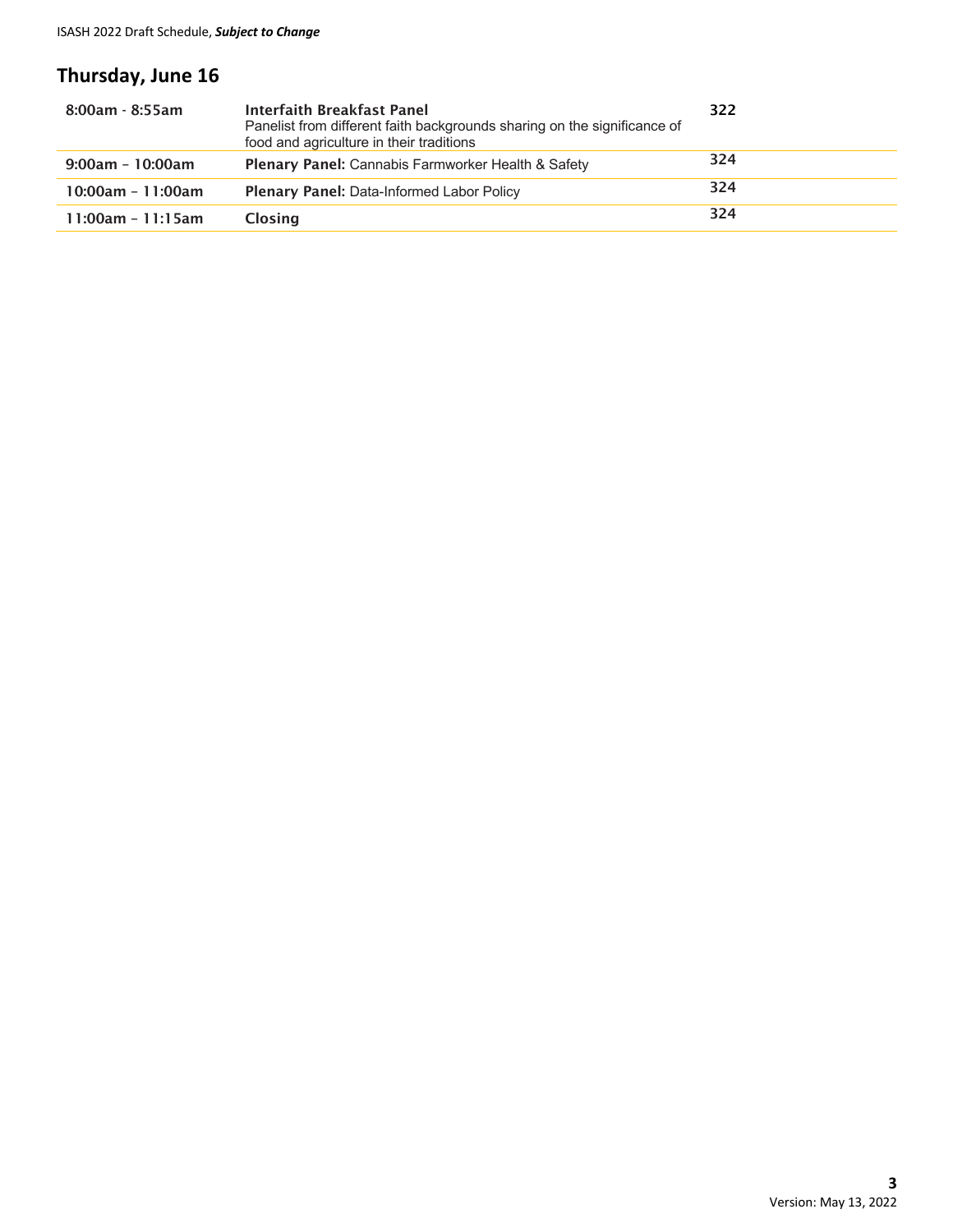#### **Concurrent Sessions – Monday, June 13**

|                    | 304                                                                                                                                               | 306                                                                                                                                                                                | 308                                                                                                                                                           | 310                                                                                                                                   |
|--------------------|---------------------------------------------------------------------------------------------------------------------------------------------------|------------------------------------------------------------------------------------------------------------------------------------------------------------------------------------|---------------------------------------------------------------------------------------------------------------------------------------------------------------|---------------------------------------------------------------------------------------------------------------------------------------|
|                    | <b>Stress</b>                                                                                                                                     | Youth                                                                                                                                                                              | <b>Animal Agriculture</b>                                                                                                                                     | <b>Surveillance</b>                                                                                                                   |
| 11:00am            | Work-related stress as a<br>risk factor for farm injuries in<br>the central United States<br>(Bai)                                                | An Examination of<br><b>Attitudes and Behaviors</b><br>During a Secondary<br>Agricultural Curriculum<br>Intervention (Hickman)                                                     | Animal rights activism -<br>Fearful for farmers and<br>their families in Sweden<br>(Lundqvist)                                                                | Comparison of Three Data<br>Systems in Illinois for<br>Farm Non-Fatal Injuries<br>(L)                                                 |
| 11:20am            | Differences in reported<br>stress and symptoms of<br>depression and anxiety<br>among agricultural<br>producers by gender<br>(Barnett)             | Evaluating the Impact of a<br>Train-the-Trainer Program<br>for Effectively<br>Disseminating Tractor and<br><b>Machinery Safety Content</b><br>(Pate)                               | Using injury data to<br>develop a targeted injury<br>prevention training for<br>dairy employees (Adams<br>Progar)                                             | Labor Impacts of COVID-<br>19 in U.S. Agriculture:<br>Evidence from the Current<br><b>Population Survey (Alves</b><br>Pena)           |
| 11:40am            | Symptoms of Depression<br>and Anxiety among<br>Agricultural Producers in the<br>North Central Region<br>(Dierickx)                                | <b>Agricultural Safety</b><br><b>Education in Old Order</b><br>Mennonite Schools in<br><b>Yates County New York</b><br>(Carrabba)                                                  | <b>Equine Assessment</b><br>Procedures in<br><b>Professional Association</b><br>of Therapeutic<br>Horsemanship<br><b>International Programs</b><br>(Andersen) |                                                                                                                                       |
|                    |                                                                                                                                                   | <b>LUNCH</b>                                                                                                                                                                       |                                                                                                                                                               |                                                                                                                                       |
|                    | <b>COVID-19</b>                                                                                                                                   | Youth                                                                                                                                                                              | <b>Machinery</b>                                                                                                                                              | <b>Surveillance</b>                                                                                                                   |
| 1:00 <sub>pm</sub> | Further along the<br>continuum: North Carolina's<br>collaborative response to<br>COVID-19 for migrant &<br>seasonal farmworkers<br>(Tudor Marcom) | Training at your fingertips:<br>Preparing, empowering,<br>and retaining volunteers to<br>lead youth-focused safety<br>and health efforts in their<br>local community<br>(Davidson) | Agricultural Safety and<br>Autonomous<br>Technologies: A Review<br>(Issa)                                                                                     | Safety culture and risk<br>management in agriculture<br>(Sacurima): Findings from<br>the EU-funded networking<br>project (Rautiainen) |
| 1:20 <sub>pm</sub> | To Get the Shot or Not?<br>COVID-19 Vaccination<br>Perceptions among<br><b>Extension Professionals</b><br>and their Clientele (C.<br>Ward)        | SAY - have you heard<br>about new youth training<br>resources? (Jepsen)                                                                                                            | Safety Assessment of an<br>Autonomous Agricultural<br>Vehicle (Aby)                                                                                           | Safety practices and<br>priorities in farm and ranch<br>operators in the central<br>United States (Beseler)                           |
| 1:40 <sub>pm</sub> |                                                                                                                                                   |                                                                                                                                                                                    | Media Monitoring of Farm<br><b>Equipment Roadway</b><br>Accidents in Southeastern<br>United States (McDonald)                                                 | Workers' Compensation<br>Claims among Animal<br>Agriculture Industry,<br>Florida, 2015-2021<br>(Ospina)                               |
|                    | <b>Stress Assistance</b>                                                                                                                          | Youth                                                                                                                                                                              | <b>Research Impact</b>                                                                                                                                        | Technology/<br><b>Ergonomics</b>                                                                                                      |
| 2:00 <sub>pm</sub> | It's OK to Ask for Help:<br>Partnering to Provide Stress<br>Assistance (Powell)                                                                   | <b>Preventing Childhood</b><br>Agricultural Injuries: A 30<br>Year Perspective (Lee)                                                                                               | Developing a Common<br><b>Evaluation Framework For</b><br>The NIOSH Centers for<br>Agricultural Safety and<br>Health (Dayane Nelson)                          | <b>Retrofitting Safe Entry</b><br>Technology onto On-Farm<br><b>Grain Bin Structures</b><br>(Fetzer)                                  |
| 2:20 <sub>pm</sub> | FarmResponse: Connecting<br>agricultural workers to<br>mental healthcare (Tingle<br>Haskins)                                                      | Presence of Youth-Adult<br>Partnership in Secondary<br>Agricultural Education: A<br><b>Longitudinal Qualitative</b><br>Study (Julian)                                              | Utilizing and Monitoring<br>Facebook.com<br>Advertisements to Recruit<br>a Farming Population for<br>an Online Research<br>Study: Lessons Learned<br>(Burke)  | Overview of passive back-<br>supporting exoskeleton<br>trials on farms<br>(Thamsuwan)                                                 |
| 2:40 <sub>pm</sub> | Partnering to build the Farm<br>& Ranch Stress Assistance<br>Network - North Carolina<br>(Tudor Marcom)                                           |                                                                                                                                                                                    | Cost of Agricultural<br>Injuries in the United<br><b>States: Estimates Based</b><br>on Surveillance, Insurance                                                | <b>Biomechanical Overload</b><br>of the Low Back among<br>Italian Loggers (Masci)                                                     |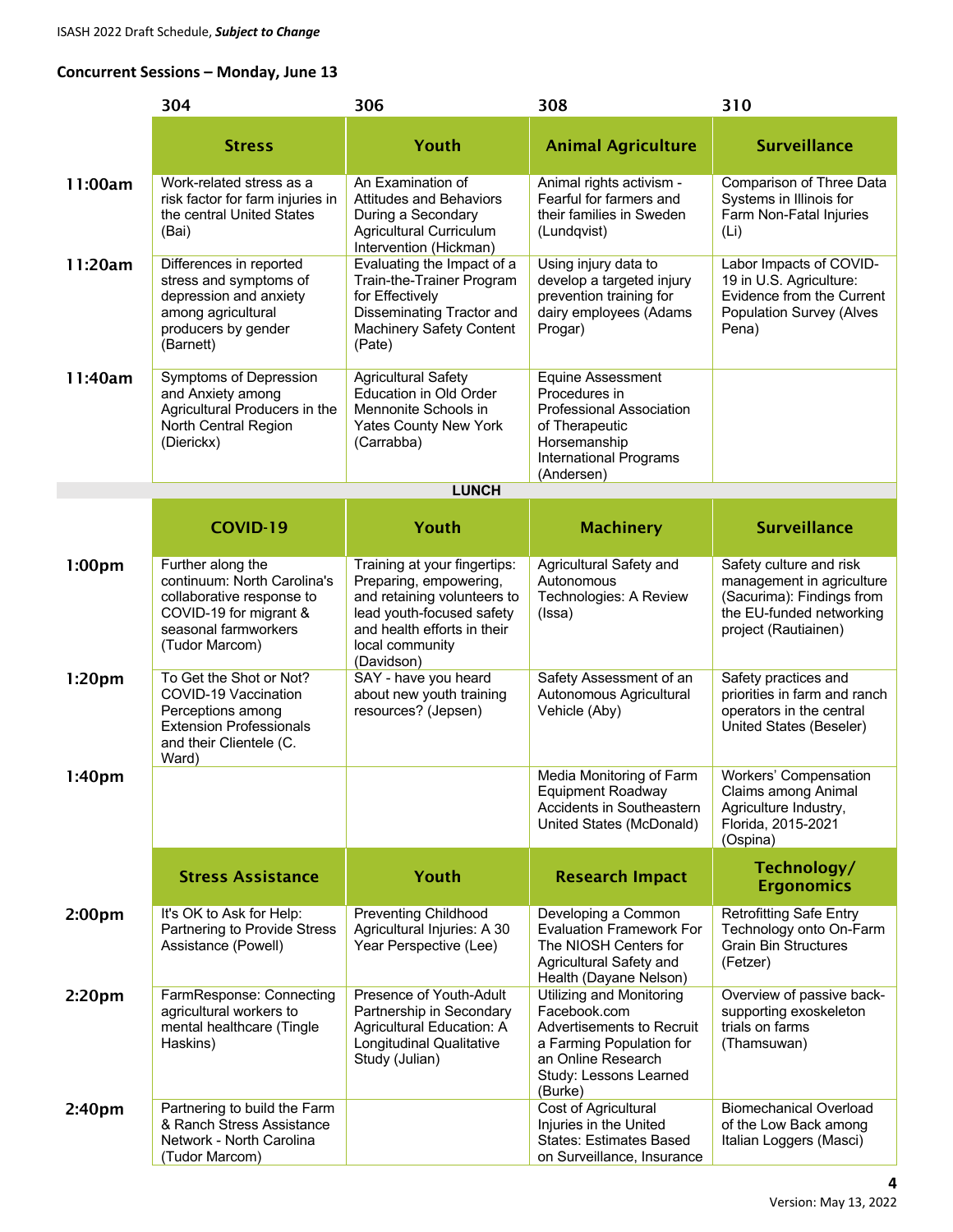| $\sim$<br>-5116<br>___<br>. |  |
|-----------------------------|--|
|                             |  |

#### **Concurrent Sessions – Wednesday, June 15**

|         | 304                                                                                                                              | 306                                                                                                       | 308                                                                                                                                                                                                       | 310                                                                                                                                                                                                                                                     |
|---------|----------------------------------------------------------------------------------------------------------------------------------|-----------------------------------------------------------------------------------------------------------|-----------------------------------------------------------------------------------------------------------------------------------------------------------------------------------------------------------|---------------------------------------------------------------------------------------------------------------------------------------------------------------------------------------------------------------------------------------------------------|
|         | <b>Suicide Prevention</b>                                                                                                        | <b>Exposures</b>                                                                                          | <b>Machinery</b>                                                                                                                                                                                          | Extension/<br><b>Outreach</b>                                                                                                                                                                                                                           |
| 11:00am | Factors associated with<br>suicidal ideation among<br>Canadian farmers (Hagen)                                                   | Hearing Loss, Cognitive<br>Status, and Work History<br>in Aging Nebraska<br>Farmers & Ranchers<br>(Moore) | Evaluating the safety of<br>multi-crop thresher among<br>operators and smallholder<br>farmers in Ghana and<br>Zambia (Issa)                                                                               | Examining Challenges of<br><b>Extension Professionals</b><br>during the COVID-19<br>Pandemic (Ward, C)                                                                                                                                                  |
| 11:20am | <b>Preventing Farmer Suicide</b><br>through Cultural Respect<br>and Humility (Jones)                                             | Solvent exposures<br>increase the risk of<br>hearing loss among<br>farmers exposed to noise<br>(Farfalla) | <b>Using Convolutional</b><br>Neural Networks (CNNs)<br>and Pose Estimation to<br>Monitor and Classify<br><b>Agricultural Machinery</b><br>Operators' Safety<br><b>Behaviors in Real-Time</b><br>(Irumva) | <b>Empowering Extension</b><br><b>Empowers Everyone:</b><br>Developing Agricultural<br><b>Health and Safety</b><br><b>Outreach Materials For</b><br>Cooperative Extension<br>(McLeod-Morin)                                                             |
| 11:40am | <b>Evaluating Programmatic</b><br>Impact of an Agricultural<br><b>Community Suicide</b><br><b>Prevention Program</b><br>(Oldham) | Farm Environment,<br>Human Health, and the<br>Microbiome (Koshalek)                                       | Literature review on risk of<br>farm machinery-related<br>injuries among agricultural<br>workers in Pakistan (Sajid<br>Raza)                                                                              | Progressive Agriculture<br>Safety Day® Classroom<br>Program: Introducing a<br>new method of providing<br>age-appropriate, hands-on<br>safety & health education<br>to elementary-school<br>students without ever<br>leaving the classroom<br>(Davidson) |

|                    | <b>Digital Outreach</b>                                                                            | <b>Youth</b>                                                                                                                                                                         | Heat/<br><b>Emergency Prep</b>                                                                                                      |
|--------------------|----------------------------------------------------------------------------------------------------|--------------------------------------------------------------------------------------------------------------------------------------------------------------------------------------|-------------------------------------------------------------------------------------------------------------------------------------|
| 1:00pm             | Get your science shared<br>by building a media toolkit<br>(Ploeckelmen)                            | Are agricultural youth<br>leaders prepared to talk<br>about mental health?<br>Results from an Illinois<br>needs assessment<br>(Barnett)                                              | Mobile App to Assess<br><b>WBGT-Heat Stress Risk of</b><br><b>Outdoor Workers</b><br>(Sousan)                                       |
| 1:20 <sub>pm</sub> | Use of 360-degree video<br>resources to enhance safe<br>livestock handling<br>education (Sheridan) | Adolescent All-Terrain<br>Vehicle Exposure and the<br>Association of Training<br><b>Course Certification with</b><br>Safety Behaviors and<br><b>Crash Experiences</b><br>(Jennissen) | <b>Outdoor Heat Exposure</b><br>and Occupational Injuries:<br>A Case Study Among<br>Guatemalan Sugarcane<br>Harvesters (Dally)      |
| 1:40 <sub>pm</sub> | Virtual Farm Theater:<br>Bringing Life to Digital<br>Performances (Ramsey<br>Spence)               | Recreational Off-Highway<br>Vehicle Exposure, Safety<br><b>Behaviors and Crash</b><br>Experiences of<br>Adolescents (Jennissen)                                                      | Planning for the<br>Unplanned: Integrating<br><b>Emergency Response into</b><br><b>Agricultural Safety</b><br>Training (Livingston) |